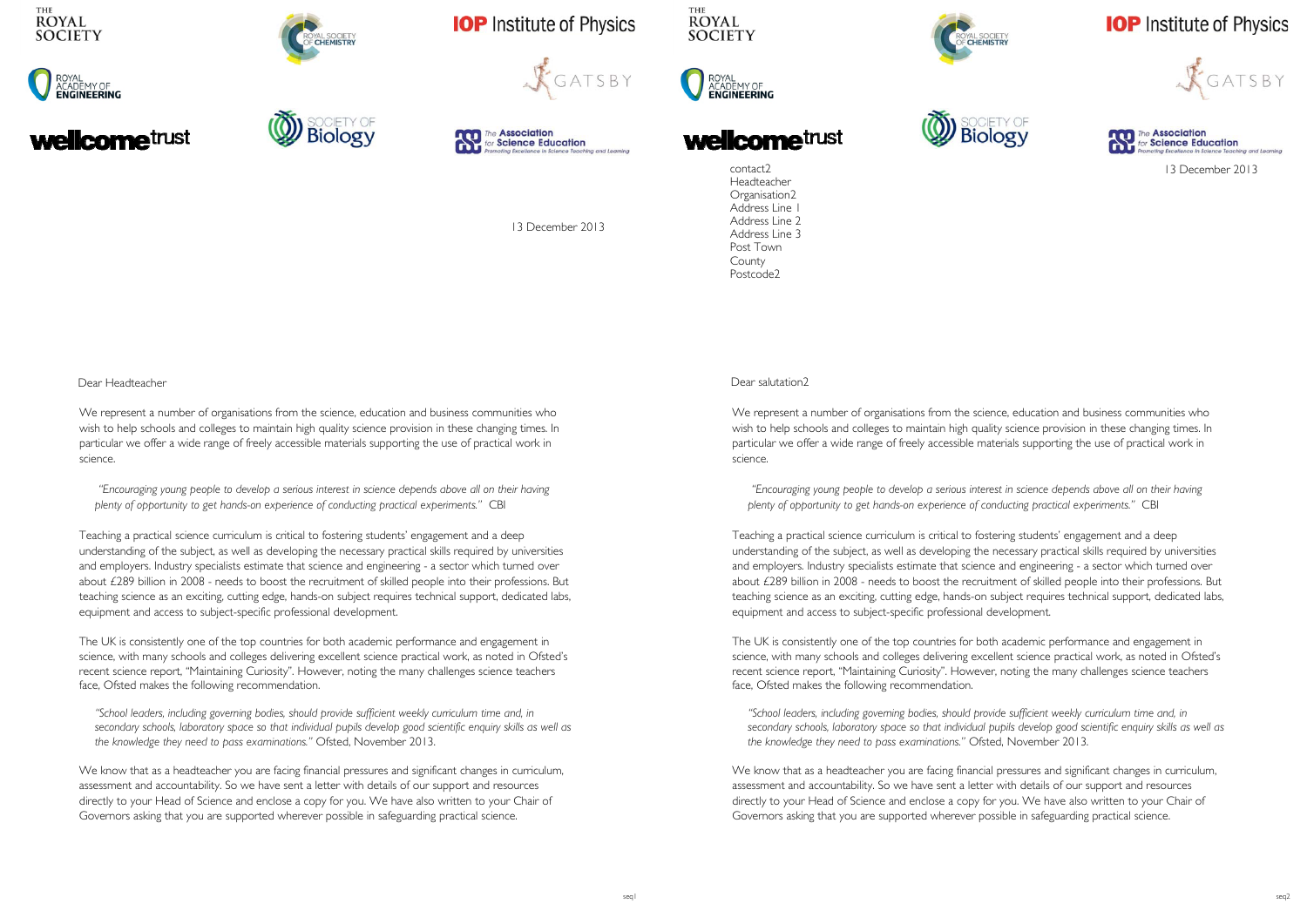We strongly encourage you to use this as an opportunity to discuss with your science department their readiness for the challenges ahead, particularly with regard to maintaining numbers of technical staff, and securing a budget for necessary equipment and consumables.

Yours sincerely

atthene Donald

Professor Athene Donald DBE FRS Chair of the Education Committee, The Royal Society *www.royalsociety.org/education*

Charles Tracey Head of Education Pre 19, Institute of Physics *www.iop.org/education* 

Dr Mark Downes FSB Chief Executive, Society of Biology *www.societyofbiology.org/education* 

Ninde Morgan

Nicole Morgan CChem MRSC Schools and Colleges Manager, Royal Society of Chemistry *www.rsc.org/learn-chemistry* 

Dr Rhys Morgan Education and Skills Manager, The Royal Academy of Engineering *www.raeng.org.uk/education* 

airaine/atter

Marianne Cutler Director Curriculum Innovation, Association for Science Education *www.ase.org.uk* 

Ginny Page

Ginny Page Director of Practical Science Programme, Gatsby Foundation *www.gatsby.org.uk/education*

Hany Leeven

Dr Hilary Leevers Head of Education and Learning, Wellcome Trust *www.wellcome.ac.uk/education*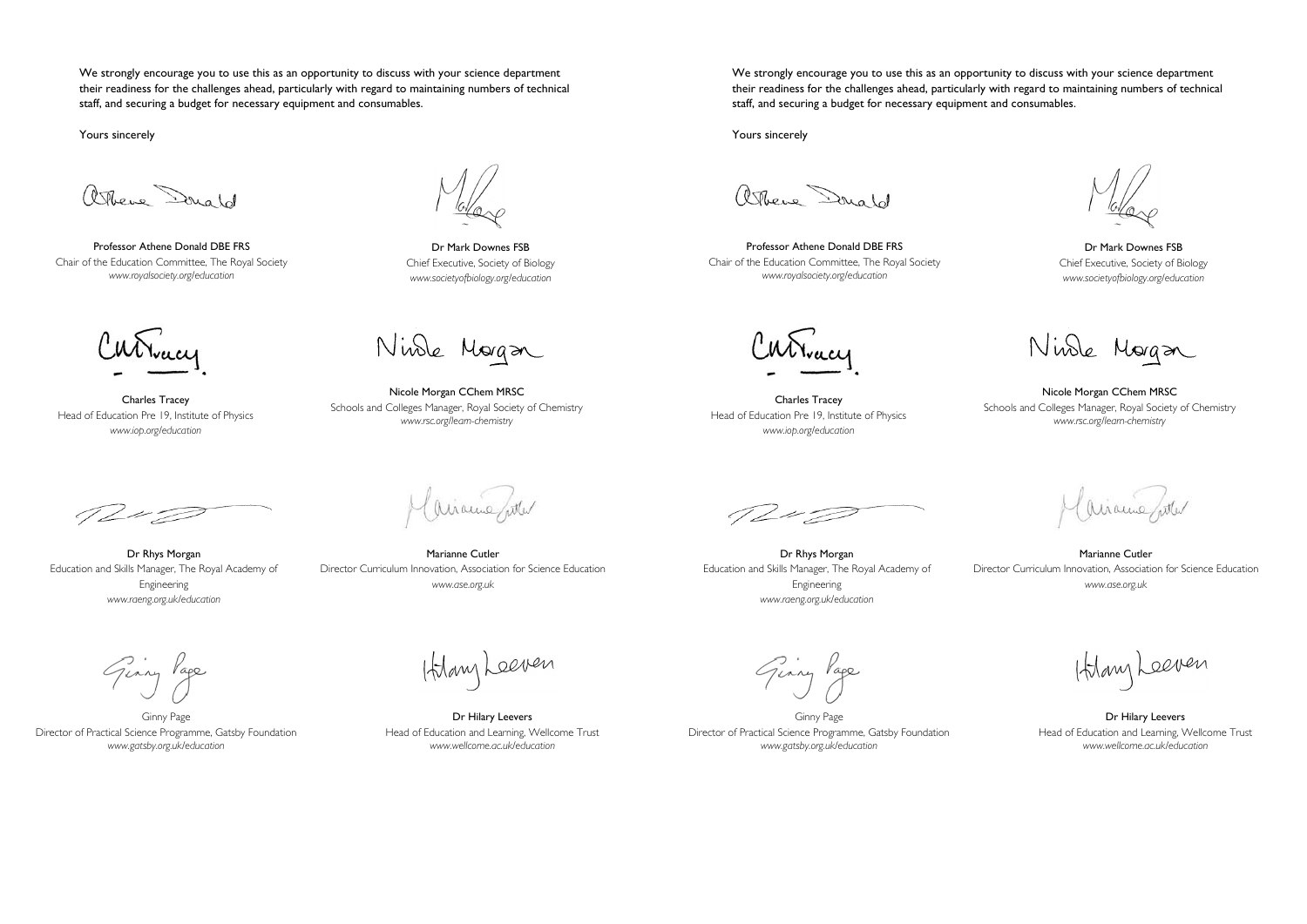











#### Strengthening science teaching and learning – practical resources for 2013/14

### Dear Head of Science

UK science education has an excellent reputation across the world. In international comparisons, UK students are ranked highly for both academic achievement and for their attitudes towards science. As a group of organisations supporting science education, we are concerned that the significant changes ahead in curriculum, assessment and accountability may make it more difficult for you and your team to use practical work to its full potential.

Science is a practical subject and if students do not acquire the relevant practical skills, then they will struggle to succeed in science-based education and employment. This is why it has been proposed by Ofqual, and recommended by Ofsted in its latest science report (Maintaining Curiosity, November 2013), that these skills are directly assessed in science qualifications. As well as deepening understanding of core concepts in science, practical work can also be very engaging and motivating for students.

*"Good teaching practice is that which ensures there is sufficient time and resources to teach science through practical investigation and illustration to ensure pupils' motivation for further study."*  Ofsted

We would like to draw your attention to a number of practical resources that will help you to continue to provide a rich, hands-on practical curriculum supporting your students' science performance.

#### Making the most of your budget

Practicals can deliver real value to science teaching and learning but they can also be costly in time and resources. We want to help you create effective practical activities that are high impact but low budget. The Society of Biology, Institute of Physics, Royal Society, Association of Science Education and Royal Society of Chemistry have worked together through SCORE to produce a number of resourcing tools, including a spreadsheet of equipment and consumables to help you audit your equipment, predict annual spend and develop a plan for replacing equipment. The set of tools can also be used when preparing your budget for presentation to your senior leadership team, and can be downloaded here: www.score-education.org/publications/publications-resourcing-benchmarks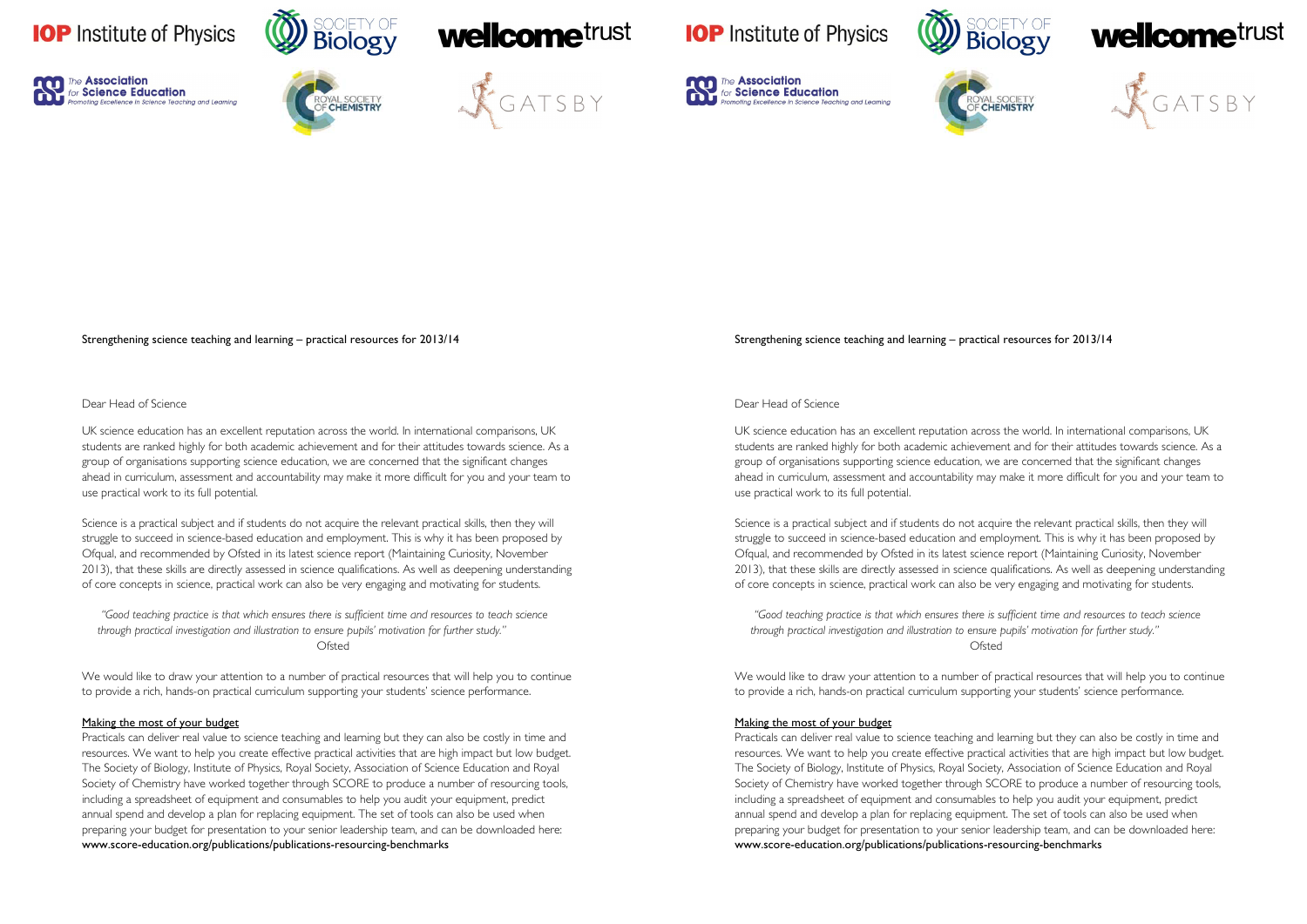Technicians are responsible for managing equipment and consumables budgets - identifying what to purchase and when. To support your technician make the most of your science budget the Gatsby Foundation have produced the enclosed guide.

#### Strengthening and recognising technical support

Science technicians are critical for science departments to be able to provide good quality practical work, playing a huge role 'behind-the-scenes' in the prep-room and increasingly in the classroom. This role, and the level of professionalism it requires, has been acknowledged by the introduction of a nationally recognised accreditation: 'Registered Science Technician'. RSciTech is awarded by professional bodies such as the Association for Science Education, the Society of Biology and the Royal Society of Chemistry who all offer guidance on registration. Science Learning Centre courses can also help technicians develop and update their skills – these are run across the country with bursaries available to help cover the costs of attending.

www.professionalregisters.org www.sciencelearningcentres.org.uk

#### Using high-quality resources for practical activities which work

Each of our organisations is committed to improving the effectiveness of practical work in schools, and the Institute of Physics, Society of Biology and Royal Society of Chemistry, in partnership with the Nuffield Foundation, have created a series of websites where you can find a bank of tried-and-tested practical activities. Visit these websites for freely available, top quality teaching resources. www.practicalphysics.org www.practicalbiology.org www.practicalchemistry.org

#### Finding time to be creative

Both staff and students benefit from new ideas for teaching and learning but we know that time is short to hunt these down. The freely accessible National STEM Centre e-library contains a searchable archive of over 7,000 teaching resources from across the web. To help you find relevant and exciting practical resources, the website has a new area designed to get you where you want to be fast. www.nationalstemcentre.org.uk/sciencepracticals

Looking ahead to National Science and Engineering week in March 2014, the British Science Association has launched free video guides to some great new science demonstrations. Find out more about 'Get set… demonstrate' on their website and encourage your team to take part in the first National Demo Day on the 20th March 2014.

#### www.britishscienceassociation.org/get-set

#### Making the case to senior leadership

We know how important it is to ensure that your senior leadership team understands the value of practical work and why it needs adequate and sustained resourcing. We have therefore written to your headteacher and Chair of Governors to ask that they support you in providing the inspiring practical science curriculum every student deserves.